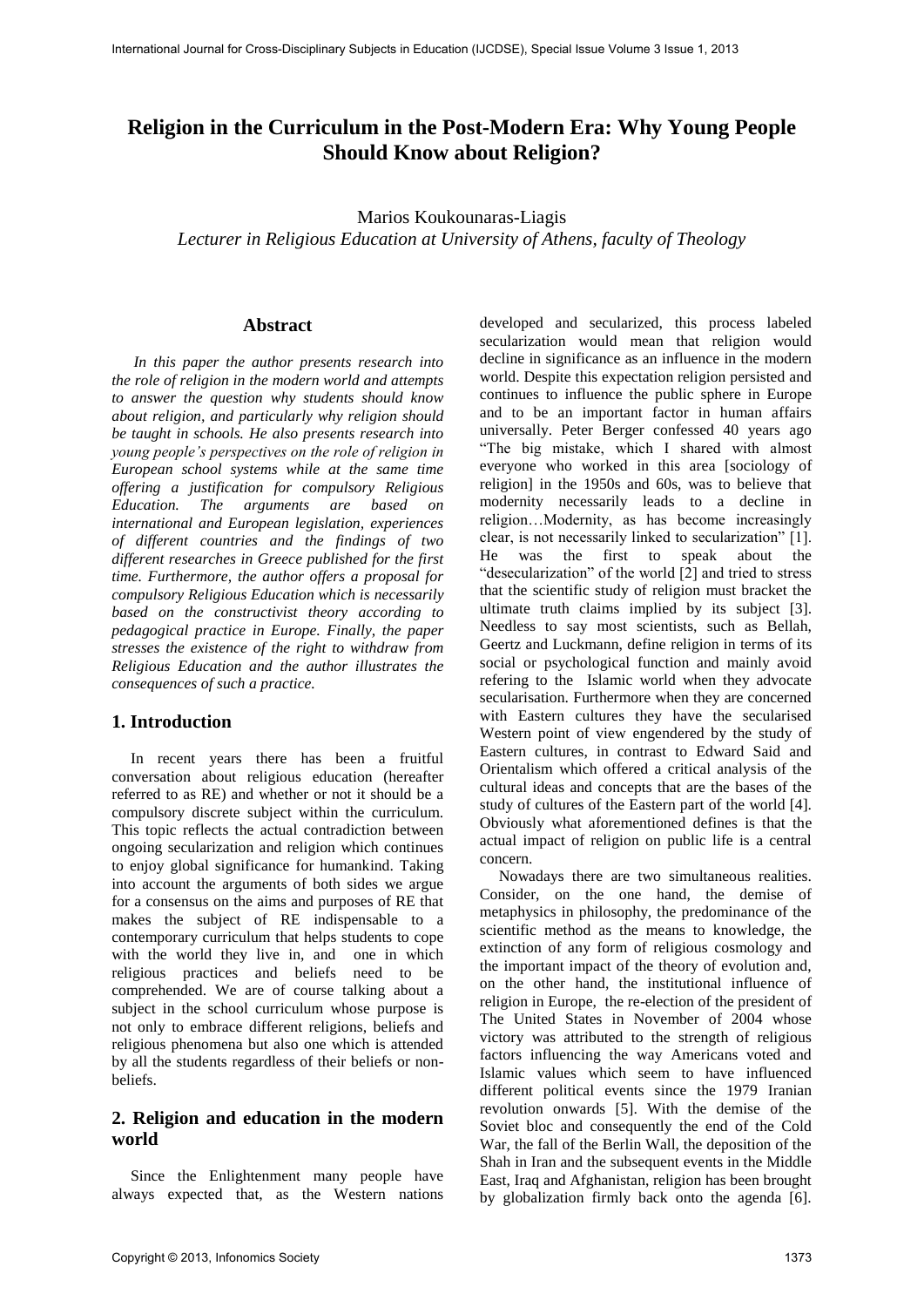Who hasn't heard about the fierce Muslim reaction to the Danish cartoons in 2005 or more recently, this year, about the reactions to the American Baptist pastor's suggestion of rounding up the homosexuals and putting them in a concentration camp? And more recently the Muslim reaction to the American film about the Prophet Muhammad? As Andrew Wright argues, "it is virtually impossible to make sense of the culture and politics of the present age without reference to organized religion" [7].

Secularization has apparently influenced Western educational systems which are implicitly secular, in some cases more overtly so than in others. Since educational reform has underpinned a curriculum that is based on the sciences and teaching reconceptualized as a scientific activity, scientists were loath to allow theological speculation to interfere with empirical and sensory observation and, as a result, therefore, RE is seen as not fitting into this educational venture and as a consequence religion has no meaning to such an enterprise. At the same time, pedagogical insufficiencies in the subject of RE have not helped matters and have given arguments to opponents who reject theological ideas and are mechanistic and materialistic in condemning RE for indoctrinating, and nurturing in religion and instructional catechesis.

In spite of this tendency, RE remains within the schooling system in most European countries. It is influenced not only by the idea of secularity, but also by the extent of the secularization of the State which determines the type of RE (confessional, nonconfessional, inter-religious etc) wherever it exists. Thus, RE has been influenced by the historical context and experiences in each country and so is, in each situation, confessional (Germany (partly), Ireland, Spain, Lithuania, Romania, Hungary, Austria, Belgium, Bosnia-Herzegovina, Serbia, Slovakia, Portugal, Italy, Croatia, Poland, Turkey, Cyprus and Malta) or non-confessional (England, Wales and Scotland, Iceland, Norway, Sweden, Finland, Denmark, Netherlands (partly), Switzerland, Moldavia, Greece, Estonia and Latvia), compulsory (Greece, Cyprus, Turkey, Romania, Serbia, Finland, Sweden, Norway, Denmark, Germany, Belgium, Ireland, Iceland, England, Wales and Scotland) or optional (Malta, Croatia, Italy, Hungary, Moldavia, Russia, Estonia, Poland, Netherlands, Spain and Portugal). In some countries different curricula exist and so the content of the subject is partly confessional or in some cases there are different approaches or optional subjects according to the region of the country or the type of the school. Furthermore, there are countries that are committed to a strict separation of religion and state, where RE does not feature as a subject in the curriculum (France, Albania, Ukraine, Belarus and Slovenia) [8].

# **3. The compulsory RE**

 RE is related to factors such as family tradition, the cultural environment, the religious community, political perspectives and the age of the student. All the above articulate the idea that in European societies great cultural and religious pluralisation exists and it is an ongoing procedure. The radical transformation of our society highlights the need for new solutions in order to ensure that different people with different religious, cultural and political backgrounds can live together and enter into a dialogue of mutual respect and understanding. In education these differences can be addressed without creating conflict or exclusion. In education moreover, people can learn about religion in general as a human phenomenon, about their own religion if they have one, as well as others' religions and beliefs. Moreover, in education students can re-think and re-read religious ideas, texts and events by individual and groups. All European citizens have to have religious literacy and be able to apply critical thinking to their religious knowledge.

The arguments on both sides, for a compulsory RE or not, are associated exactly with the above but they shed light from a different angle.

Firstly, those who prefer RE to be out of the curriculum argue about privacy. Their main contention is that religious beliefs are personal and too sensitive to be dealt with in the schooling system. Moreover, as teachers have their own beliefs, they consider that it is impossible to avoid influencing their presentation of religions in the classroom. So "the simplification involved will necessarily stereotype traditions and be likely to represent them, differences between pupils will be stressed in a way that could cause trouble, and it is better to stress the sort of human moral values which can be shared by all traditions and none rather than values which divide us" [Cush 5]. Religious people, however, are in the minority according to their point of view and there is no reason for the vast majority of the population to be taught a subject for so many years with content relevant only to small number of people [9]. Finally, there are those who believe that religion has to be excised from the curriculum hence religions have a negative impact on society and human life and, moreover, all religious traditions are considered as completely false. How, then, can education that is based and focused on scientific evidence and method embrace a subject with such content?

On the other hand, the advocates of the confessional RE believe that within education people have to firmly establish their own identity, first by their family values and secondly by their nation's or their countries religious and moral values. Of course one religion or one particular faith contains the whole truth for them and children's education has to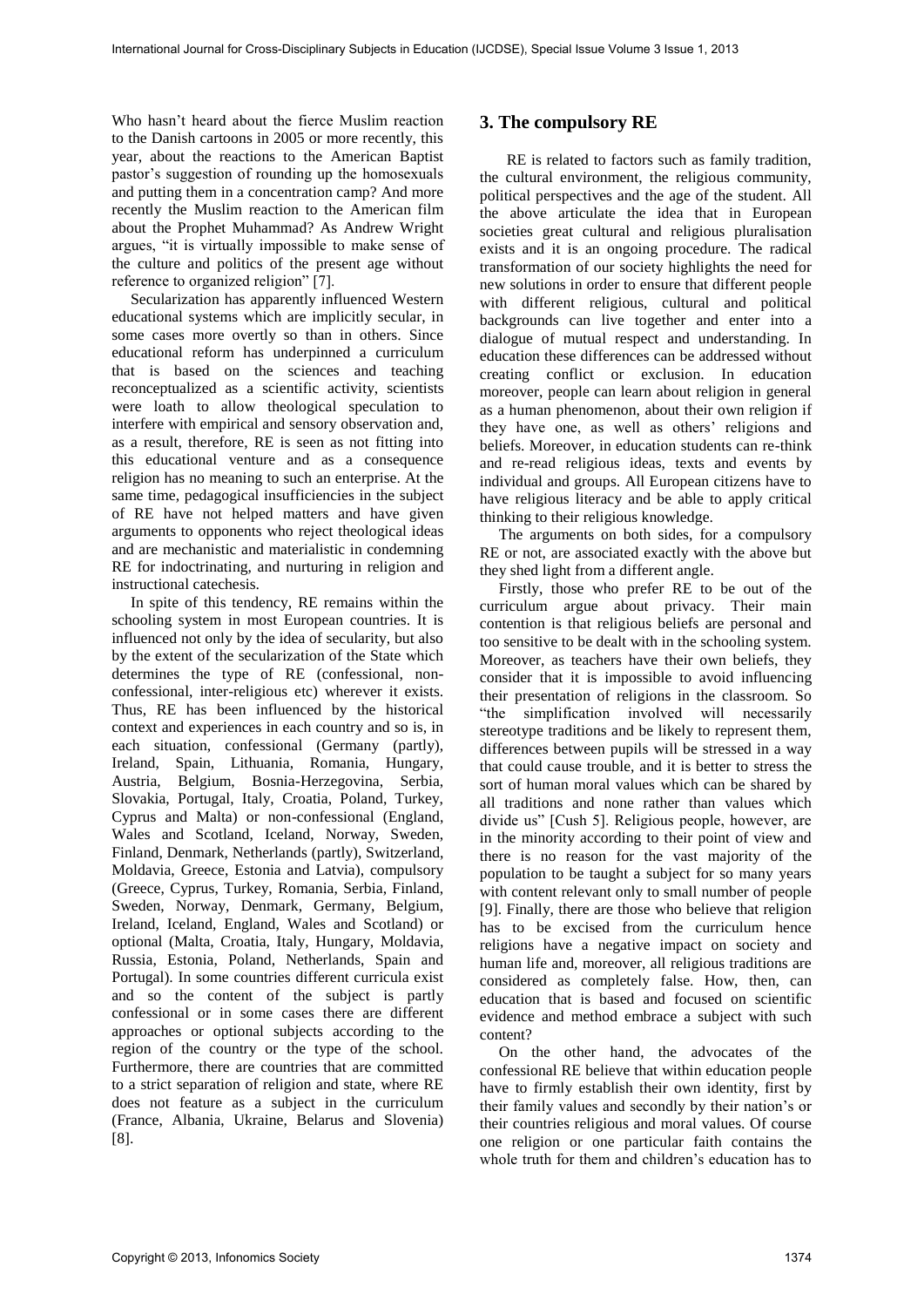contain it because it is important to their lives. Furthermore, countries with dominant or prevailing religions, such as Greece, consider RE to be an important factor in national civic cohesion.

Above all, the advocacy for compulsory RE relies basically on the arguments for a non-confessional RE which is considered as an open-ended educational process that does fair justice to religious pluralism whilst providing religious literacy and supporting students in developing their cultural identity by teaching the world's religions and other worldviews.

Firstly, it is impossible nowadays to understand contemporary issues, problems and human culture without knowledge of the religious plurality which is a factor that makes the interpretation of the phenomena more difficult exactly because a variety of traditions, religious and philosophical, exist. Educational scope is maintained by exploring within and across faiths, enabling students to learn different religions, beliefs, traditions and values, and their influences on individuals, societies, communities and cultures. Some results of the REDCo –Project (covering 8 European countries) underline the importance of religious literacy which is one of the main aims of education in the post-modern era. Teenagers' perspectives on the role of religion in their lives, schools and societies illustrate that: 1) Religious pluralism is not only accepted, but welcomed by the students, 2) Students expressed criticism against truth claims that exclude people of other religions or world views and 3) In spite of the awareness of the conflicts caused by religions and the difficulties arising from religious plurality, the majority of students appeared to share a vision of peaceful coexistence in a religiously plural society [10]. Secondly, school is the main recourse and an actual safe environment for learning about religions and religious perceptions of other students, especially for those who have no commitment to one religion or others who are atheists. Besides for those who are members of a religious community, the school provides the main opportunity to come into contact with other religions and beliefs. Thus school offers unique possibilities to promote students' understanding, communication, tolerance and respect between and towards each other encouraging students to reflect on, analyse and evaluate their beliefs, values and practices and communicate their responses. REDCo research revealed a trend among youngsters that may be considered as important. It says that most students in Europe would like school to be a place for learning about religion and worldviews, rather than for instruction in a particular religion. Another independent qualitative and quantitative research which was conducted by the author in the period of 2006-2009 in different regions of Greece using qualitative interviews and discussion in focus groups (age 15-24) holding three meetings for each group in one year, reveals the

same topics and stresses that: most young people learn about their religion and other religions within the school system (72% out of n=356) and only a few (15%) from the Church. Obviously the fact that young people who believe in one religion (Christianity in this case) do not learn about it from their religious community is something that makes the religious community worried about the future of religion. On the other hand the research stresses the role of school and RE in their lives and societies. Furthermore the research reveals that most young people want to know more about each other's religions and worldviews (77%), and most prefer school to be the place for learning about religions and worldviews (71%) and only a few for it to be a place for instruction in only one particular religion (17%). Moreover, many admit that the content of RE has turned out to be useful in their lives and their understanding of not only of current world events but also related to personal issues (60%) [11].

**Table 1. Database contexts Young people's perspectives for RE in Greece**

| $N = 356$                                                                                                                                                                  |     |
|----------------------------------------------------------------------------------------------------------------------------------------------------------------------------|-----|
| Learn about their religions and the other<br>religions within the school system                                                                                            | 72% |
|                                                                                                                                                                            |     |
| Learn about their religions and the other<br>religions from the Church                                                                                                     | 15% |
| Want to know more about each other's<br>religions and worldviews                                                                                                           | 77% |
| Prefer school to be a place for learning about<br>religions and worldviews                                                                                                 | 71% |
| Prefer school to be a place for instruction into<br>one particular religion                                                                                                | 17% |
| Admit that the content of the RE has turned<br>out to be useful for their lives and their<br>understanding not only of current world events<br>but also of personal issues | 60% |

In addition, findings of another Greek research project are relevant to the trends above. The research was conducted in the Pedagogical faculties at seven Greek Universities through the completion of 1009 questionnaires about RE. The participants were all students and future teachers who will teach RE in Greek and Cypriot primary schools. Among the trends that emerged from the data, what is important for compulsory RE is that the majority of the students believe that RE is very necessary for public schools (55% out of n=1009) and the content of RE has to be a study of the religious phenomenon (45, 09%), religions of the others (31,02), and one religion, Christianity in particular (20,02%). Moreover a significant majority of them (82,46%) believe that a RE teacher can teach RE regardless of being or not being a member of a religious community but just under half of them (47,08%) admit that an atheist or a non-religious student can't attend a compulsory RE lesson even if this is inter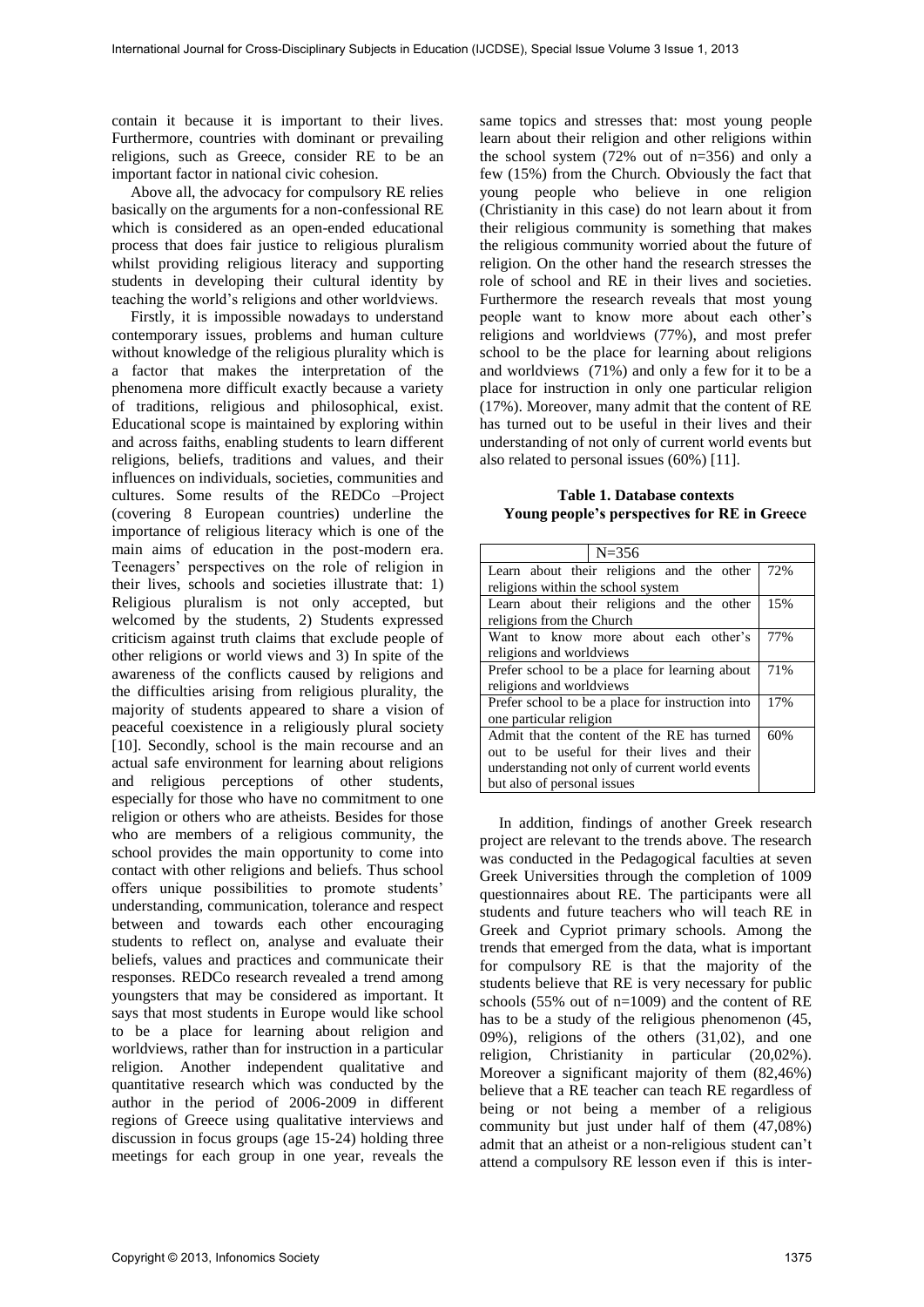religious. It may be that research reveals that in the perspectives of future teachers RE still has a relation to the Church and obviously this is an actual discrepancy between what they say about RE (72,35% believe that it is an integral part of school's citizen education while 79,98% that it boosts tolerance towards diversity) and what they stereotypically believe [12].

Thirdly, all youngsters, according to the Universal Declaration of Human Rights (article 2 guarantees the right to those of all religions, article 18 demands freedom of thought, religious belief and practice and article 26 articulates the right to education) have the right to an education that promotes understanding and tolerance between national, racial or religious groups. That means that RE's exclusion from education undermines children's right to an education that provides knowledge and ideas to further students understanding of their societies and the role of religions in the contemporary world [13]. Of course parents have to be responsible for the upbringing and development of the child (article 18.1), but it is still the state's responsibility to ensure that all citizens are educated. As far as RE is concerned, it is the state's responsibility again to promote RE that would be a help for all parents and not a cause of problems.

Moreover, the European Convention of Human Rights maintains that "everyone has the right to freedom of thought, conscience and religion; this right includes freedom to change his religion or belief and freedom, either alone or in community with others and in public or private, and to manifest his religion or belief, in worship, teaching, practice and observance" (article 9.1) but that "freedom to manifest one's religion or beliefs shall be subject only to such limitations as are prescribed by law and are necessary in a democratic society in the interests of public safety, for the protection of public order, health or morals, or for the protection of the rights and freedoms of others." (article 9.2).

Besides in the European area there has been a dialogue for inter-religious and intercultural education since 2001. A project on teaching religions in school was launched in 2002 and it argued that regardless of the truth or the falsity of each religion, religion is an integral part of life and culture. Therefore, religion should be understood by all citizens as part of their education. The Committee of Ministers agreed to a policy recommendation (CM/Rec (2008)12) that all member states should include the impartial study of religions within the curricula of their school's systems. This recommendation which incorporated ideas from the White Paper on Intercultural Dialogue, gives a compelling cultural argument for the study of religions and legitimacy for a compulsory RE. It should be mentioned that its principles provide the intercultural dialogue and its dimension of religious

and non-religious convictions as significant factors for the development of tolerance and cultural coexistence. Among its objectives are: nurturing a sensitivity to the diversity of religions and nonreligious convictions as an element contributing to the richness of Europe, ensuring that teaching about the diversity of religions and non-religious convictions is consistent with the aims of education for democratic citizenship, human rights and respect for equal dignity of all individuals and promoting communication and dialogue between people from different cultural, religious and non-religious backgrounds [14]. Of course, when somebody speaks in favour of compulsory RE in Europe, one has to bear in mind, moreover: 1) the Toledo Guiding Principles on Teaching about Religions and Beliefs in Public Schools (a result of Organization for Security and Cooperation in Europe- OSCE based in Vienna) which was produced in 2007 and it is an essential tool for the study and the knowledge about religions and beliefs at schools, based on the rationale of religious freedom [15] and 2) the recommendation 1720/2005 which was adopted by the Committee of Ministers in 2006 (965th meeting/24-5-2006) that encourages the governments of member states to ensure that religious studies are taught at the primary and secondary levels of state<br>education. Furthermore, the recommendation the recommendation addresses: 1) that the aim of this education should be to make pupils discover the religions practiced in their own and neighboring countries, to make them perceive that everyone has the same right to believe that their religion is the "true faith" and that other people are not different human beings through having a different religion or not having a religion at all, 2) it should include, with complete impartiality, the history of the main religions, as well as the option of having no religion, 3) it should provide young people with educational tools that enable them to be quite secure in approaching supporters of a fanatical religious practice, 4) it must not overstep the borderline between the realms of culture and worship, even where a country with a state religion is concerned. It is not a matter of instilling a faith but of making young people understand why religions are sources of faith for millions (article 14) [16]

 Of course, all the documents set out the criteria for a RE for all children regardless of their religion or non-religion and human rights remain the bedrock of each policy of Council of Europe [17].

## **4. Pedagogical approach to a compulsory RE**

Today, variability exists in RE pedagogical approaches. But a compulsory RE, based on the criteria of the legislation above and the scientific findings which are mentioned should be a postmodernist approach. This means that RE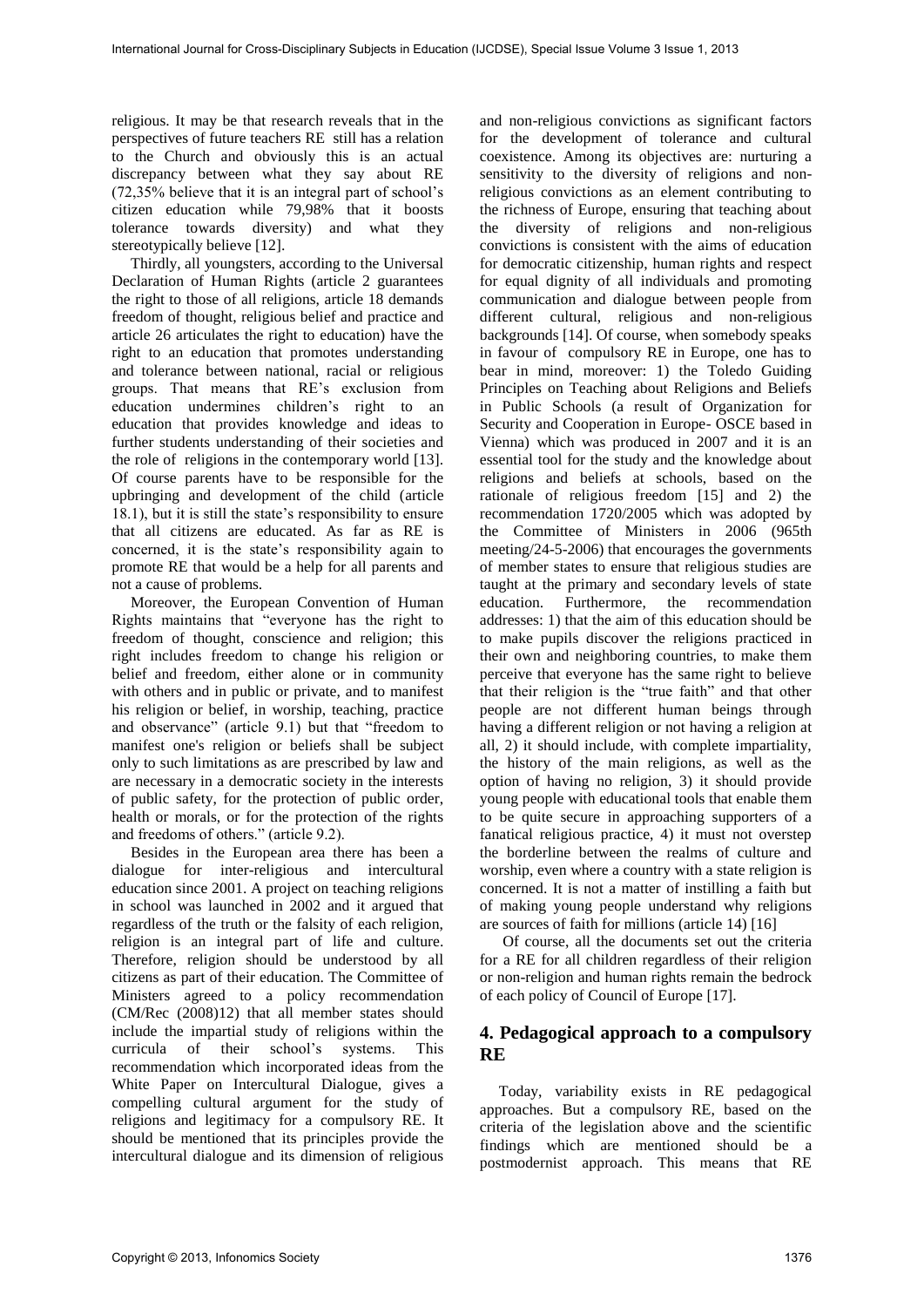emphasizes the development of attitudes and skills required to deconstruct and debate objective knowledge. Argument and subjectivity are valued and authority is contestable and negotiable. Moreover the engagement with particular ideas, persons, events and texts is open to interpretation and re-reading by individuals and groups. The closest to a postmodern position is the constructivist threestage approach to RE of Michael Grimmitt [18] and others, who expanded his work on pedagogical strategy, such as Clive Erricker whose five-stage pedagogical approach is proving an effective way for RE teachers to relate constructivist theories to the different realities of classroom practice [Erricker 6].

The pedagogical implications of applying the constructivist theory of learning may be summarized as follows: Students learn through 1) enquiry, interaction and reflection, 2) making links between the religious content of the lesson and their own experiences, needs and beliefs, 3) constructing their own meanings and drawing their own conclusions, 4) being challenged by the standpoints of the others and responding to the learning opportunities that are offered by the teacher or the other students, 5) engaging in collaborative and co-operative actions, 6) reflecting critically on their own knowledge, belief and value assumption and constructing new meanings [19].

More importantly, this approach engages students in co-inquiry. They can acquire knowledge with even greater benefits as members of a learning community developing the reflexive knowledge of self, each other and the subject of RE [17]. This learning would be inclusive in terms of belonging or unbelonging. Moreover it would be pluralist, respecting and being constructed on the personal experiences and cultural/religious knowledge each learner brings. But learners not only become the creators of knowledge and skills but also become capable of learning as they proceed , by collaborating, innovating, and being creative and flexible. This kind of person would a believer but without any fear of critique and change [20].

The three or five -stage pedagogical process of Grimmitt and Erricker, placing a pedagogic emphasis on the development of the learner, using a specific constructivist theory, illustrates a clear grasp of how RE can be situated within what is an overall secular educational environment and make a distinctive contribution to RE pedagogy and to religious studies in general.

# **5. The right to withdraw from RE**

A compulsory RE for all as it is articulated above has limited possibilities for withdrawal. It is obvious that a catechetical RE increases the possibilities that some parents who decide to withdraw their children from RE may through this withdrawal be said to

leave their children open to a stigmatizing effect thus making the children vulnerable to teasing and bulling [21]. Therefore withdrawals have to be justified (mentioning specifically particular reasons) by the parents and to be few in number. A pluralistic and objective RE for all children, whatever their background, wherein all the children learn together as a 'learning community' about their heritage and about all religions and secular world views may limit the withdrawals though anyone can deny at least the right of withdrawal. Significant data is provided by Norwegian history and the practice of RE and their experience in withdrawals policies and in the possibility to create a subject that satisfies human rights for all [22].

#### **6. Conclusion**

Research and experience demonstrates that RE should be compulsory in public schools provided it responds to contemporary pedagogical principles and to the increasing impact of religious plurality.

As has been mentioned the content of the subject and the pedagogical approach to it should be a postmodern endeavour including a variety of religious and non- religious beliefs, interdisciplinary enquiry and above all be of relevance in relation to students' lives. An effective RE will not occur unless the professional educator finds a way to deal with the differences in the classroom and of course the different religions and beliefs.

 Unfortunately in RE academic society not many pedagogical researches have been conducted or their findings published that are well-known. English and some Scandinavian practices and experiences are the only known ones and that means that new researches need to be conducted on different implementations in a variety of religious and secular educational environments. Besides almost nothing has been published for RE practices and researches from those European countries in which Othodox Christianity is dominant e.g. Russia, Romania etc.

As a matter of fact international legislation and innovative approaches to learning and RE learning allow us to conclude that in this way RE could be a compulsory subject within the curriculum and this might contribute to education in these countries. That means that RE should only be the State's responsibility and, all religious communities should only have an advisory role.

As a first step to changing or making interventions in RE in Europe it is useful to construct a European consensus regarding RE based on a platform of previous European experience, rationales for studying, particular policies and standard-setting policy recommendations.

 A development has arisen, an example of which is REDCo research that proves that religion (we don't speak about God) is back. Therefore, post